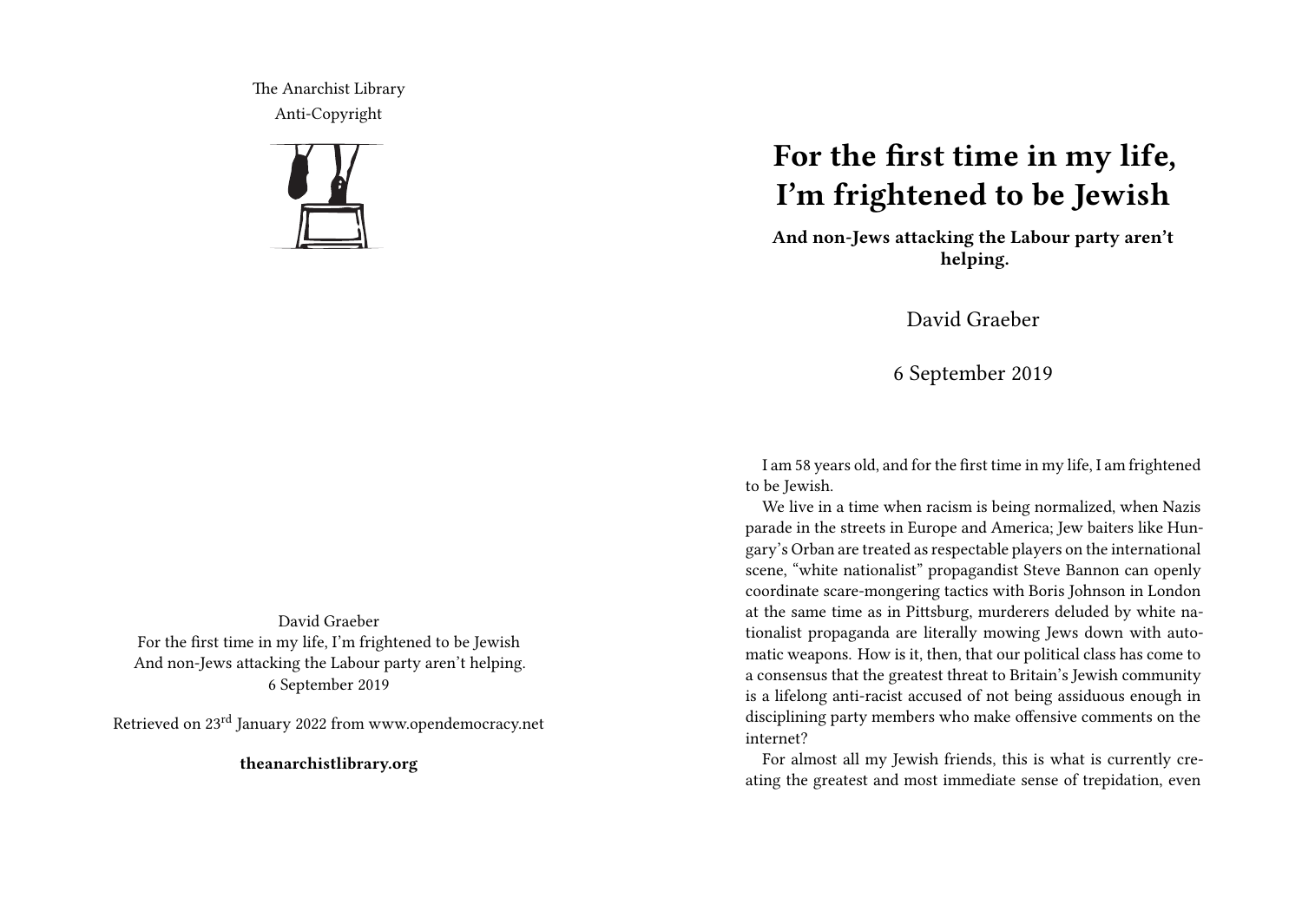more than the actual Nazis: the apparently endless campaign by politicians like Margaret Hodge, Wes Streeting, and Tom Watson to weaponize antisemitism accusations against the current leadership of the Labour party. It is a campaign – which however it started, has been sustained primarily by people who are not themselves Jewish – so cynical and irresponsible that I genuinely believe it to be a form of antisemitism in itself. And it is a clear and present danger to Jewish people.To any of these politicians who may be reading this, I am begging you: if you really do care about Jews, please, stop this.

One might ask how this happened? Here I feel I must tell a somewhat brutal truth. Orginally this scandal has very little to do with antisemitism. It is in its origins a crisis of democratization in the Labour Party.

Let me hasten to emphasize: this is not because bigoted attitudes towards Jews do not exist in the Labour Party. Far from. But Antisemitism can be found on almost every level of British society. As a transplanted New Yorker, I'm often startled by what can pass in casual conversation (from "of course he's cheap, he's Jewish" to "Hitler should have killed them all."). Surveys show that antisemitic attitudes are more common among supporters of the ruling Conservative party than Labour supporters. But the latter are in no sense immune.

What makes Labour unique however is that for four years now, Jeremy Corbyn and his allies have been spearheading an effort to democratize the internal workings of the party. It has inspired hundreds of thousands of new members to join, and turned once rubber-stamp branches into lively forums for public debate. Momentum, a mass action group, has been created to try to turn the party back into a mass movement, which it has not really been since the 1930s. All this has been anathema to a large number of MPs on the party's right, who, having been placed in their positions under Tony Blair as effective MPs-for-life, are by now so out of step with their Constituency Labour Parties that they would al-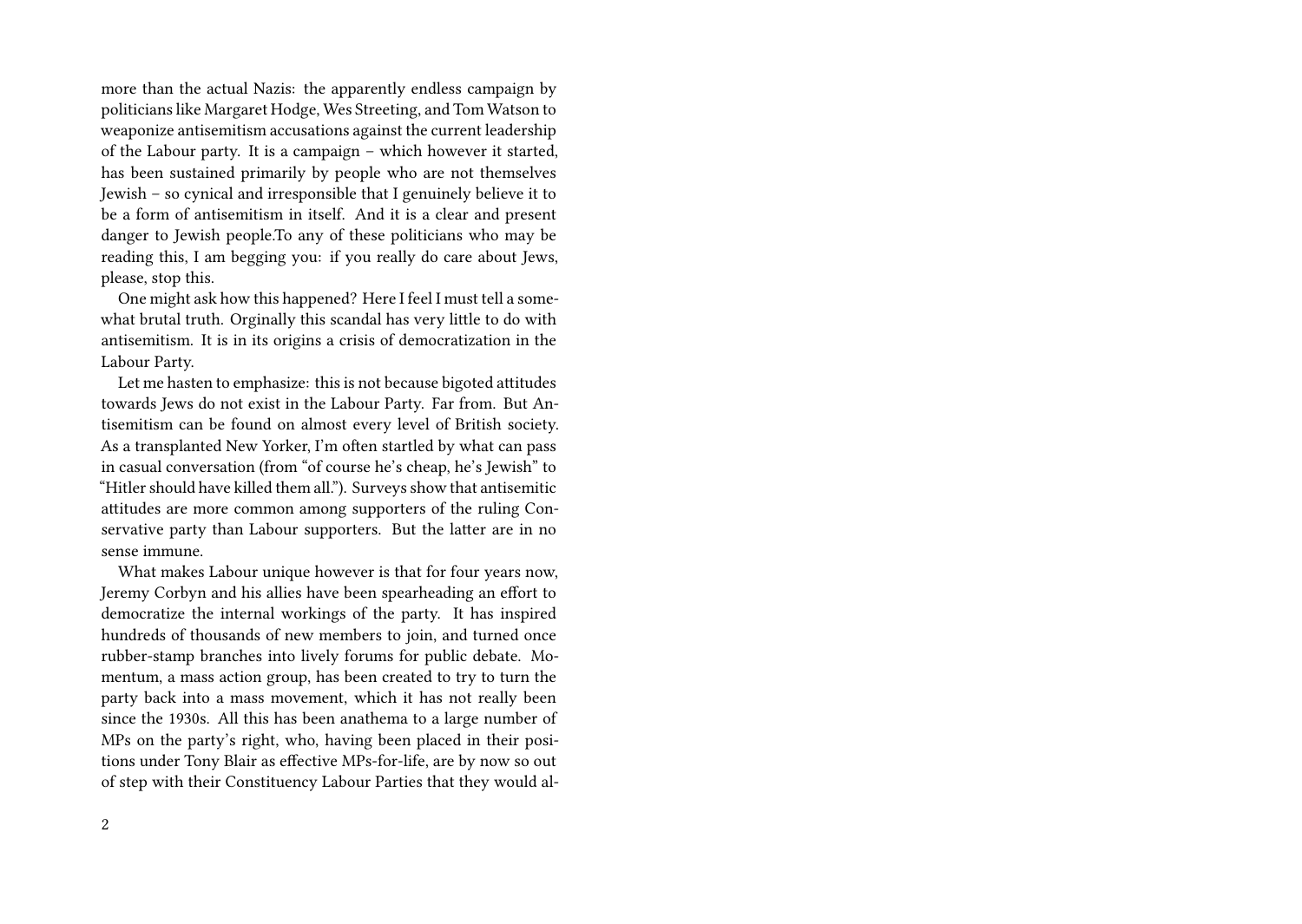most certainly lose their seats if anything like an American-style primary system were put in place. And many Corbyn supporters have been campaigning for exactly that.

Still, a politician can't very well say they're against democratization. So over the past four years, they've tried throwing practically everything else they can think to throw at Corbyn and his supporters. Tolerance of antisemitism was the first to really stick. The reason is that any process of democratization, opening the floor to everyone, will necessarily mean a lot of angry people with no training are going to be placed in front of microphones. (This is the reason why few parallel scandals come out of the Tory side, despite the wider prevalence of antisemitism—not to mention other forms of racism and class hostility  $-$  no one without media training gets anywhere near a microphone. When the Tories briefly flirted with the idea of creating their own Momentum-style youth group, the project had to be quickly abandoned because participants began to call for the poor to be exterminated.) In a society as rife with anti-Jewish attitudes as Britain, opening the floor to everyone means some are, inevitably, going to say outrageous things. As I can well attest, this can be startling and appalling, but if one is actually interested in purging antisemitic views from society, one is also aware it's not ultimately a bad thing. It's only by bringing forms of unrecognized racism out in the open that they can be challenged and minds changed. There is evidence that in the first two years under Corbyn (2015–2017), this is exactly what was starting to happen: the prevalence of antisemitic attitudes among Labour supporters were sharply declining.

Still, superficially, this democratizing process *does* result, initially, in more antisemitic comments being made in public, which is precisely what made Corbyn and his followers vulnerable. By all indications, the right wing of the party made a conscious choice to turn this process for their own advantage. In a way it was a political masterstroke. If one accuses one's opponents of promulgating antisemitism, almost any reply they make can itself be treated